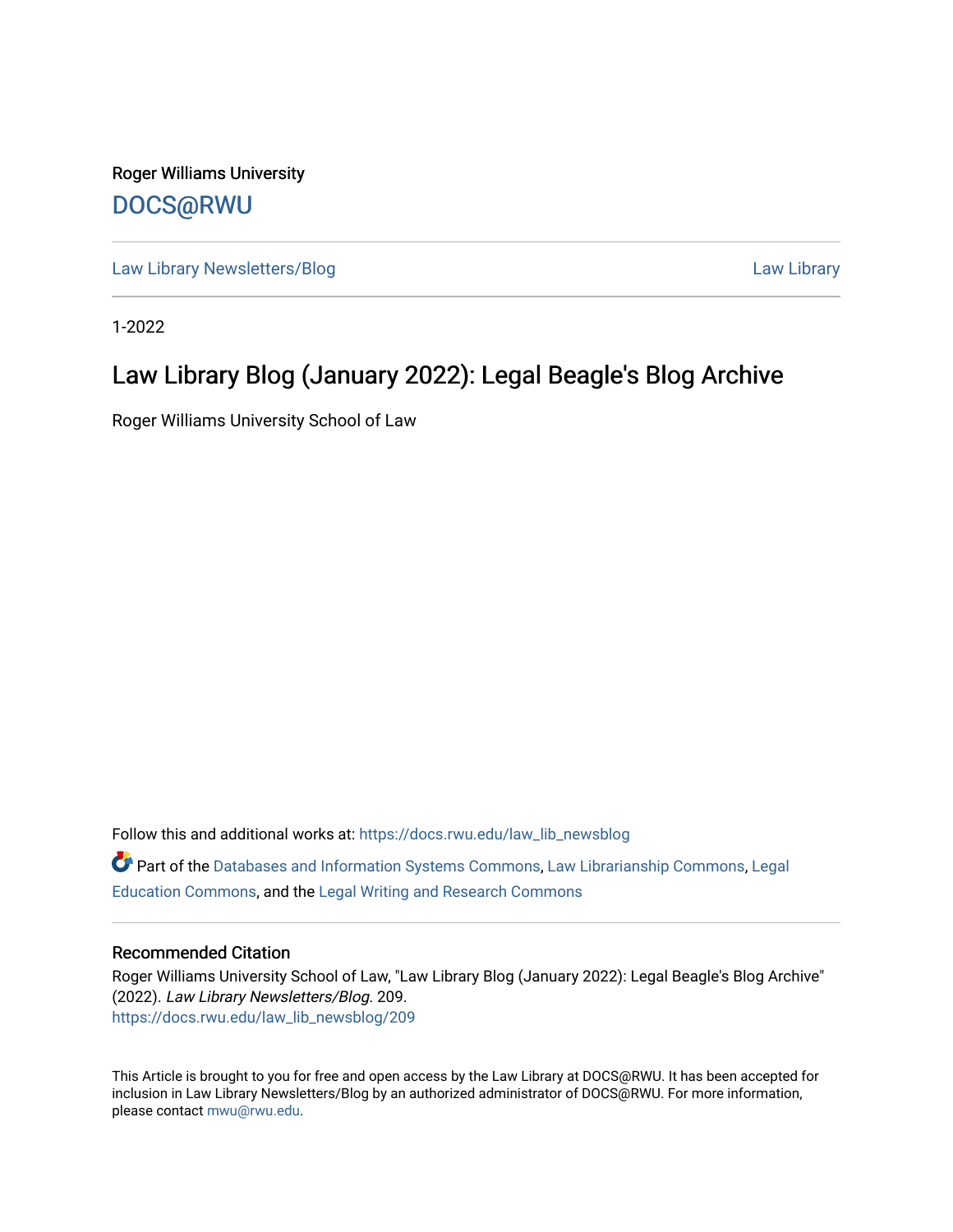January 2022 Library Blogs

# *Legal Beagle's Post*

January 7, 2022

#### Welcome Back!

January 7, 2022



Welcome back to a new semester! This is not how we expected the semester to start but know that the library staff is here to help you whether classes are in person or remote. The staff and the Legal Beagle hope that you all had a wonderful break that has left you recharged and ready to go. As you start navigating your spring semester remember that we are here to support you.

We offer a variety of resources:

- Peruse our RWU [LawGuides](https://lawguides.rwu.edu/) to jumpstart research.
- Rely on our Study Aid [Guides](https://law.rwu.edu/library/research/study-aids) to help with classes. *Did you know that most of our study aids are available in digital format, 24/7/365 with no simultaneous user limit?*
- If you can't find it here, no worries, that is what [Interlibrary](https://lawguides.rwu.edu/c.php?g=179321&p=1178514) Loan is for.

While classes are remote, please reach out to us at [lawlibraryhelp@rwu.edu](mailto:lawlibraryhelp@rwu.edu) if you need material that is only available in book form at the library. We will scan within the limits of copyright law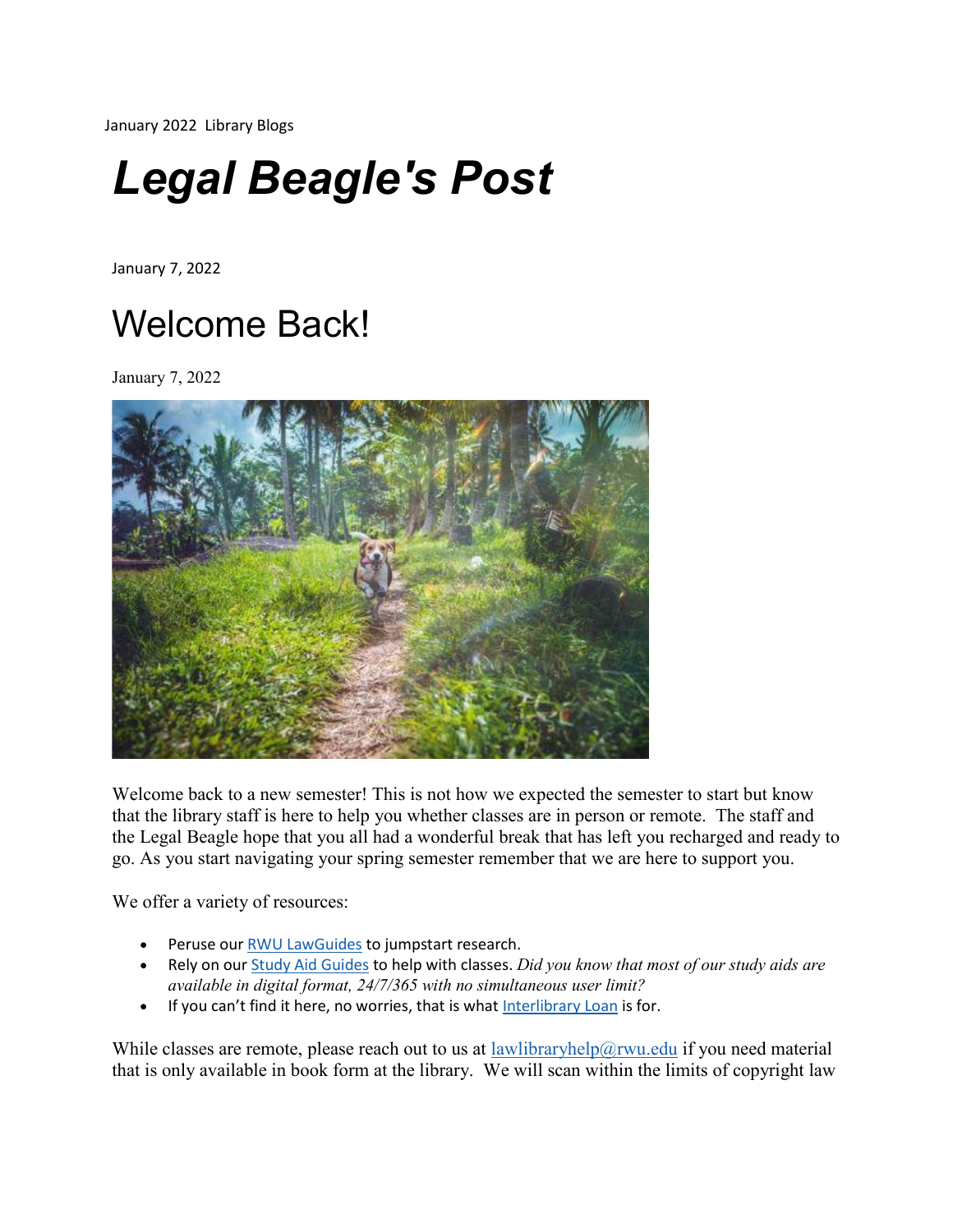and send the material to you. If you have any research or reference questions don't hesitate to set up an [appointment](https://lawguides.rwu.edu/AskaLibrarian) with a librarian or reach out to us at [lawlibraryhelp@rwu.edu.](mailto:lawlibraryhelp@rwu.edu)

January 14, 2022

#### Using Google Advanced to Search a Specific Website

January 14, 2022



Have you ever needed to find information on a website only to find the website has no search function? Or perhaps on a website with a weak search function (looking at you Inter-American Court of Human Rights)? Google [Advanced](https://www.google.com/advanced_search) Search can help!

Use Google's Advanced search page to search an online database which has a weak or nonexistent search function. Here's how to do it.

1. Go to the database in question, for example, the [Massachusetts](https://www.massbbo.org/s/decisions) Board of Bar Overseers which has disciplinary decisions going back to 1997 but does not have a search function.

2. Open a couple of documents in new tabs (right click on the links and select open in a new tab). I opened the first two on the list as of 1/14: In the Matter of Robert J. Abalos and In the Matter of Antonio Abbene, Jr. It does not matter which specific items you open, just be sure they are the type of document you want to search.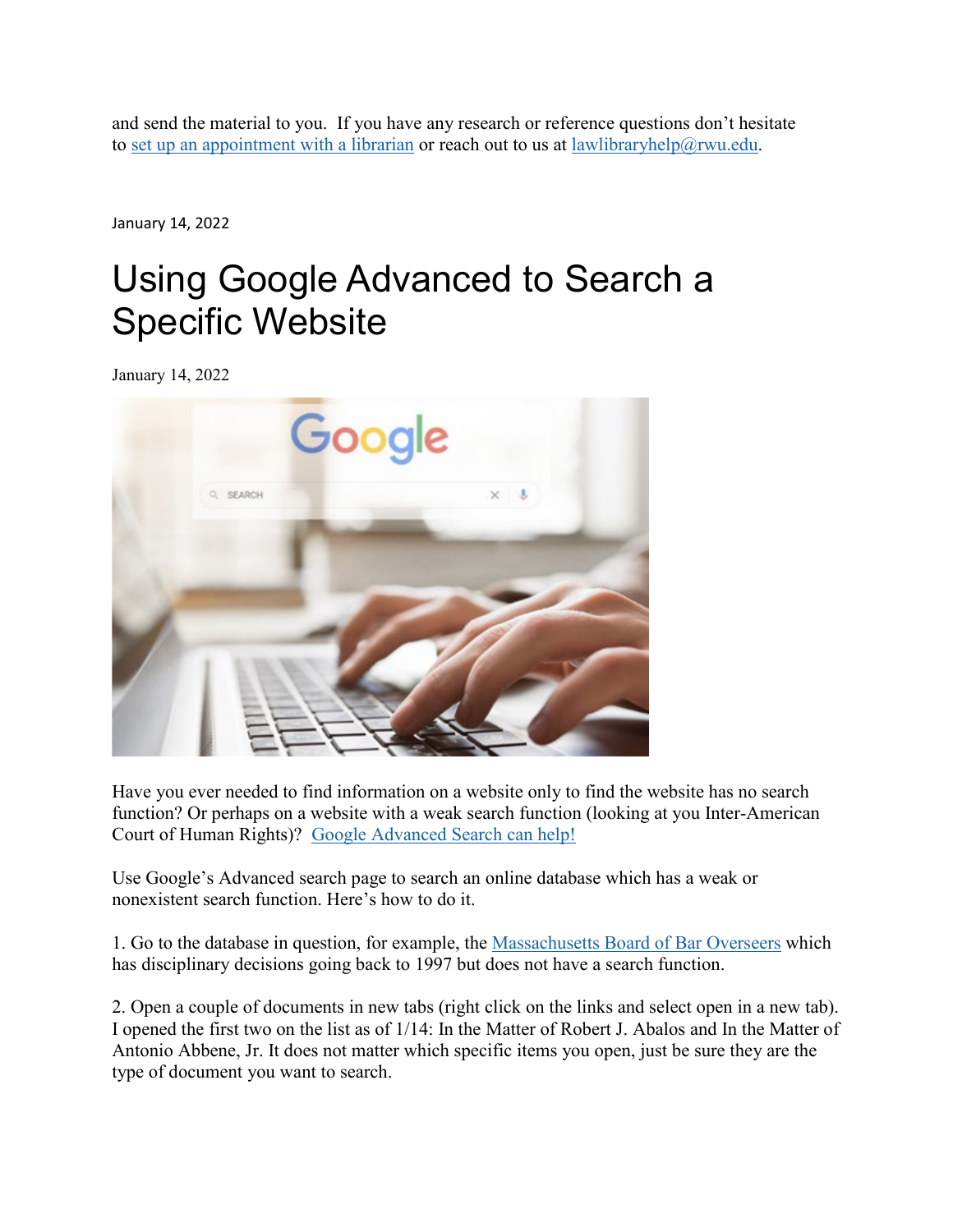3. Once you have some examples of the types of documents you want to search for, look carefully at the URL for each example. Here are images of the address bar for each document:



In comparing the URLs, identify the common prefix. In this case the common prefix is: https://bbopublic.blob.core.windows.net/web/f/

4. Now that you have identified the common prefix you are ready to go to Google [Advanced](https://www.google.com/advanced_search) [Search.](https://www.google.com/advanced_search) If you don't have the link, you can get to the advanced search page by first going to the regular Google search page then click on Settings in the lower right corner and select Advanced search.

5. On the Google Advanced Search page find site or domain field and enter the common prefix. Now you are ready to search through all webpages that have URLs beginning with the common prefix.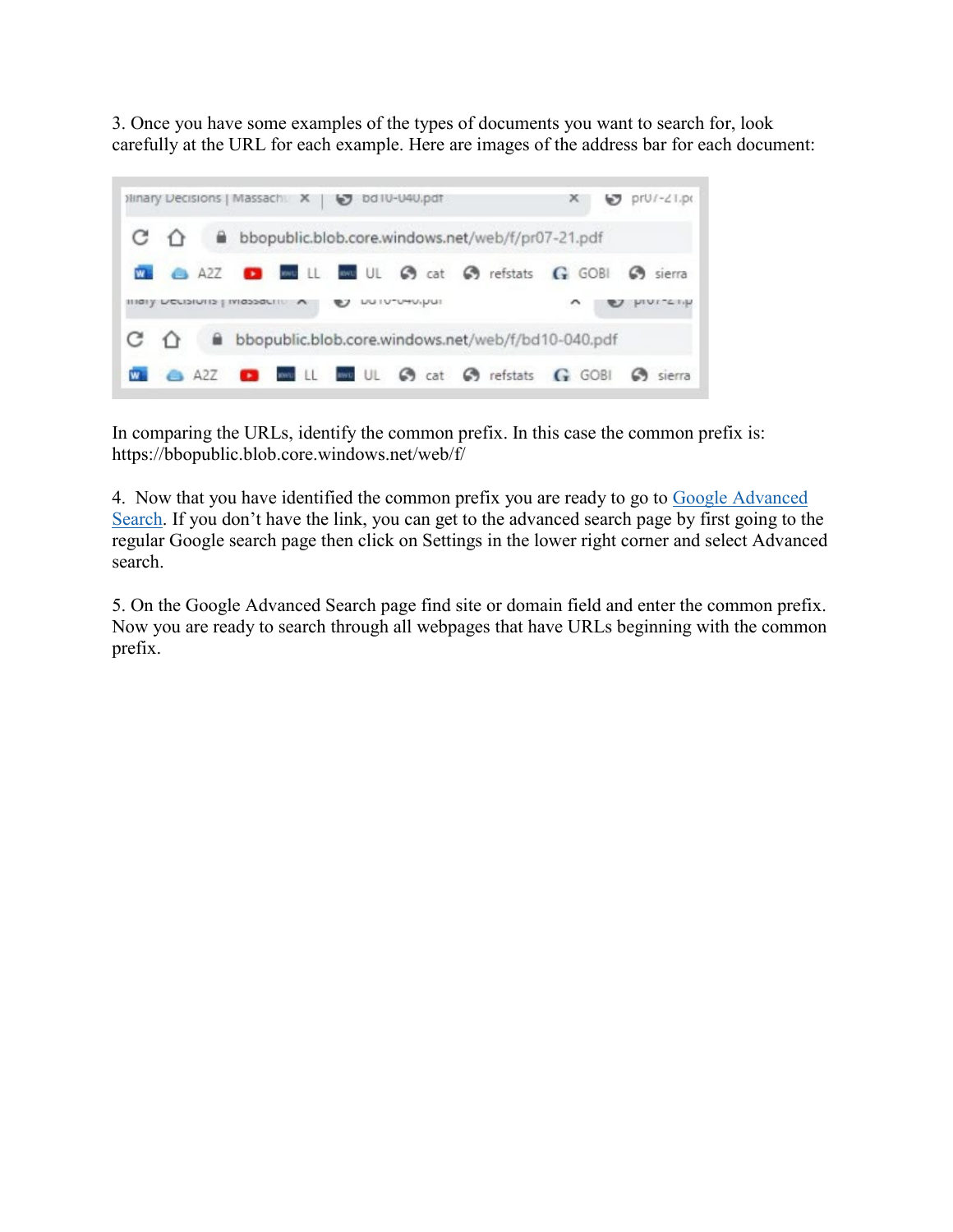|                            | Apr G & AT B E L E L O at O when G 028 O since r's Continent Cont. & serving & & Linkson O O Stiller O US |                                                  |
|----------------------------|-----------------------------------------------------------------------------------------------------------|--------------------------------------------------|
| <b>Advanced Search</b>     |                                                                                                           |                                                  |
| Find pages with            |                                                                                                           | To do this in the                                |
| all these words:           | 1<br>(8)                                                                                                  | Type the importan                                |
| this exact word or phrase: | trust fund.                                                                                               | Put exact words in                               |
| any of these wonds:        |                                                                                                           | Type (or between                                 |
| none of these words:       |                                                                                                           | Put a minus eight<br>$-$ rollers, $-$ 754        |
| numbers ranging from:      | <b>ND</b>                                                                                                 | Put 2 perceix bels<br>10.116.28; \$10.           |
| Then narrow your results   |                                                                                                           |                                                  |
| by<br>tenguage:            | any language<br>×                                                                                         | Find pages in the                                |
| region:                    | any region.                                                                                               | Pind pages publis                                |
| last update:               | anytima<br>$\frac{1}{2}$                                                                                  | Find pages update                                |
| site or domain.            | https://bbopublic.blob.core.windows.net/web/f/                                                            | Search one site (I)<br>We adv. org or            |
| terms appearing:           | anywhere in the page.                                                                                     | the profit floor fairly to<br>the page you're is |
| ColorCouncils              | <b>Show available results</b>                                                                             | Toll Galletingwide at                            |

6. For instance, let's search this website for a common Bar Overseer issue, trust fund. You can use the boxes near the top of the page to do common Boolean (and, or, not) searching and search for exact text strings. In the "this exact word or phrase" field I'll enter trust fund. When I ran this search, I found seventeen results all located on the Massachusetts Board of Bar Overseers website.



Google Advanced Search is a wonderful but underutilized search tool. However, if you need help finding something beyond what Google can find, Ask A [Librarian.](https://lawguides.rwu.edu/AskaLibrarian)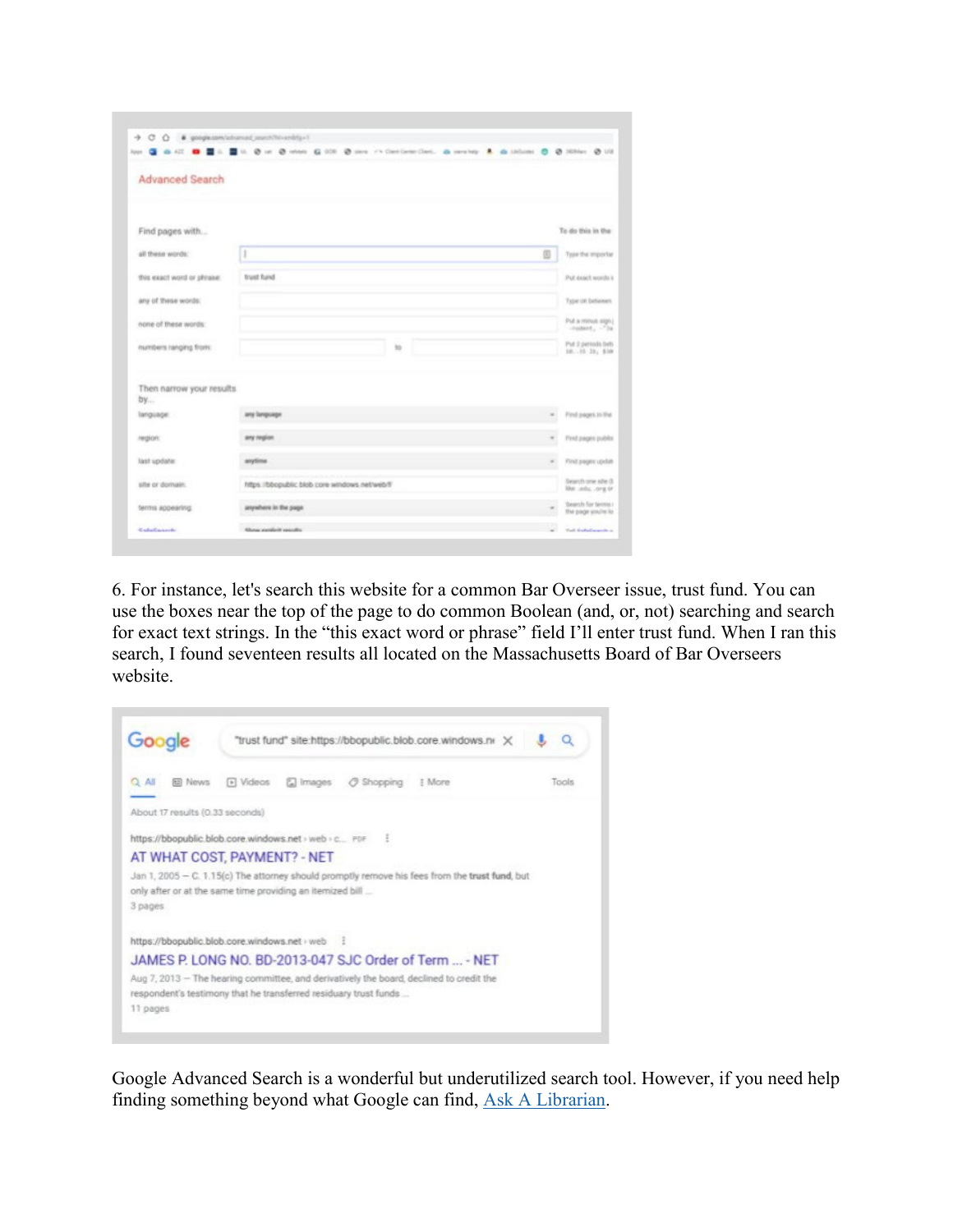## Social Media: What People Think I Do vs. What I Actually Do

January 21, 2022



Have you seen that meme/graphic widely shared on the internet which depicts what other people think of your profession as opposed to what you do all day long? This year we will be featuring content on our blog using that format to describe what the RWU Law Librarians do all day long. Today we are talking about the library's social media presence.

The stereotype of someone who works with social media is of an influencer. You may be thinking that all who work with social media are fashionable people with product placement deals, collaborations with make-up brands, LED ring lights, and filters. You may think of your favorite TikTok star or YouTube personality.

The work that the library does with social media is far less glamourous, but just as fun. One part of the work we do on social media is maintaining accounts across platforms. The Law Library has accounts on [Facebook,](https://www.facebook.com/RWULawLibrary) [Instagram,](https://www.instagram.com/rwulawlibrary/) and [Twitter.](https://www.twitter.com/RWULawLibrary) Each of these platforms is a little different and the posts on each of the platforms have different photo and text requirements. They each have a different vibe, too!

The focus of the social media work of the law library is to communicate information to patrons. This may be:

- information about changes to our hours (think snow days);
- information about our services (like our Roger That [series\)](https://lawguides.rwu.edu/RogerThat);
- features about our collection (our e-book of the month [feature\)](https://www.facebook.com/plugins/post.php?href=https%3A%2F%2Fwww.facebook.com%2FRWULawLibrary%2Fphotos%2Fa.666503050055175%2F4785858261452946%2F);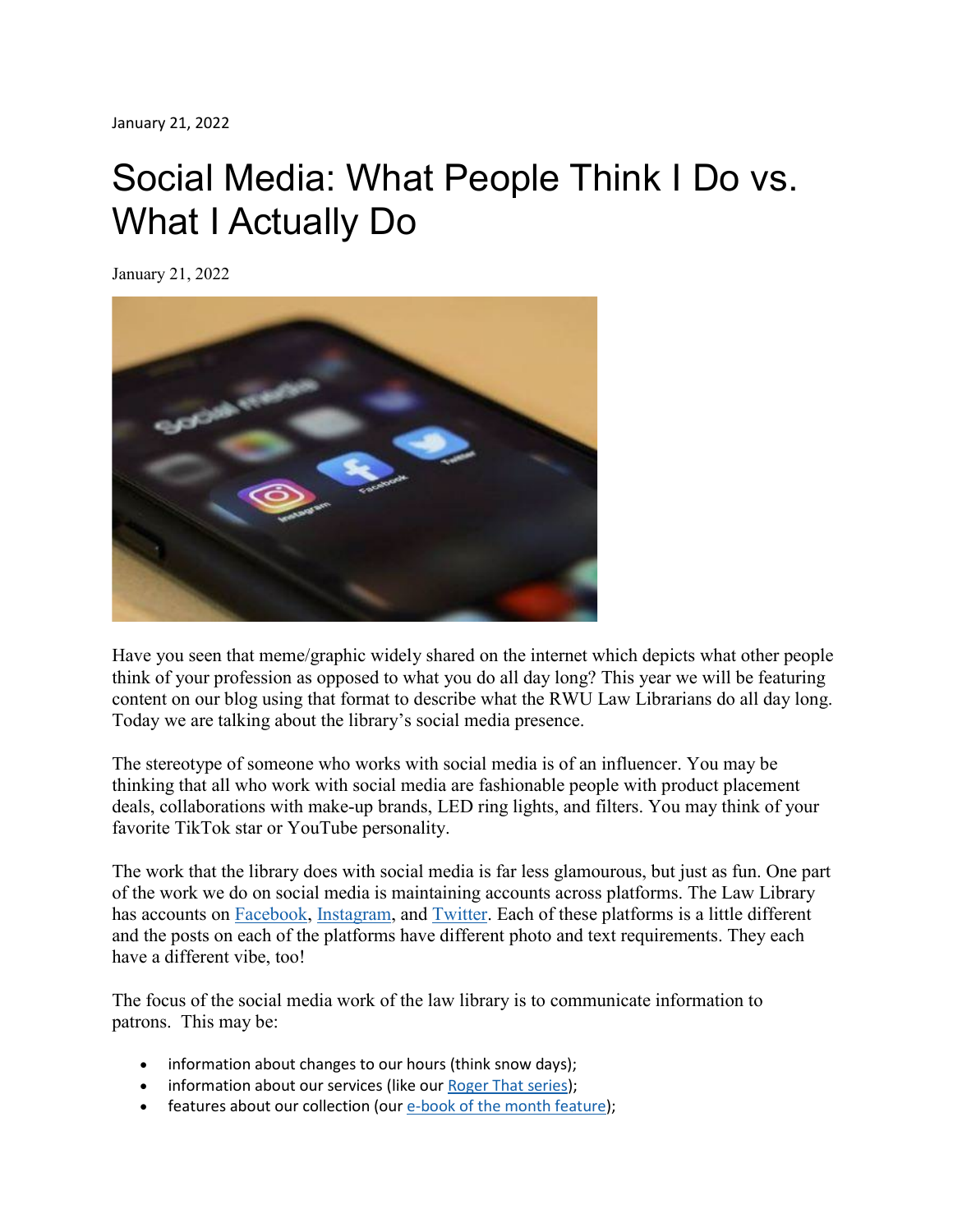- featuring our [amazing](https://www.facebook.com/plugins/post.php?href=https%3A%2F%2Fwww.facebook.com%2FRWULawLibrary%2Fphotos%2Fa.666503050055175%2F4680494698655970%2F%3Ftype%3D3&show) student workers (when we post pictures of them!);
- highlighting our work with student groups (our recent [holiday](https://www.facebook.com/plugins/post.php?href=https%3A%2F%2Fwww.facebook.com%2FRWULawLibrary%2Fphotos%2Fa.666503050055175%2F4680226038682836%2F%3Ftype%3D3&show) card drive); and
- sometimes we post about news or events in the life of the law school and the law librarians.

While that describes why we work with social media it does not exactly describe what that work is like. At the law library, most of the social media work is shared by Lucinda, Nicole, and Jessica, with help from other librarians. Each of these team members works to produce, write, edit, create, and approve content for our different channels. For example, the e-book of the month feature idea was conceived by the library staff. The social media team created a list of possible books. Jessica created digital signage to use to promote the idea. Nicole created language to be used in the promotion. All of this was then presented to our library director for approval. Often there are edits and changes made before the final product is seen on social media, to ensure that we are sharing quality and timely information.

Some say that teamwork makes the dream work, and that proverb perfectly describes the library's social media presence and content!

January 28, 2022

### Meet the Staff: Erin Orsini

January 28, 2022



Last academic year, the Legal Beagle introduced or re-introduced you to the members of the library staff. We continue the series this year, as we had a new staff member join us in September. This time we introduce you to Erin Orsini, who is not only a talented colleague, but also a delightful person to know.

What is your title?